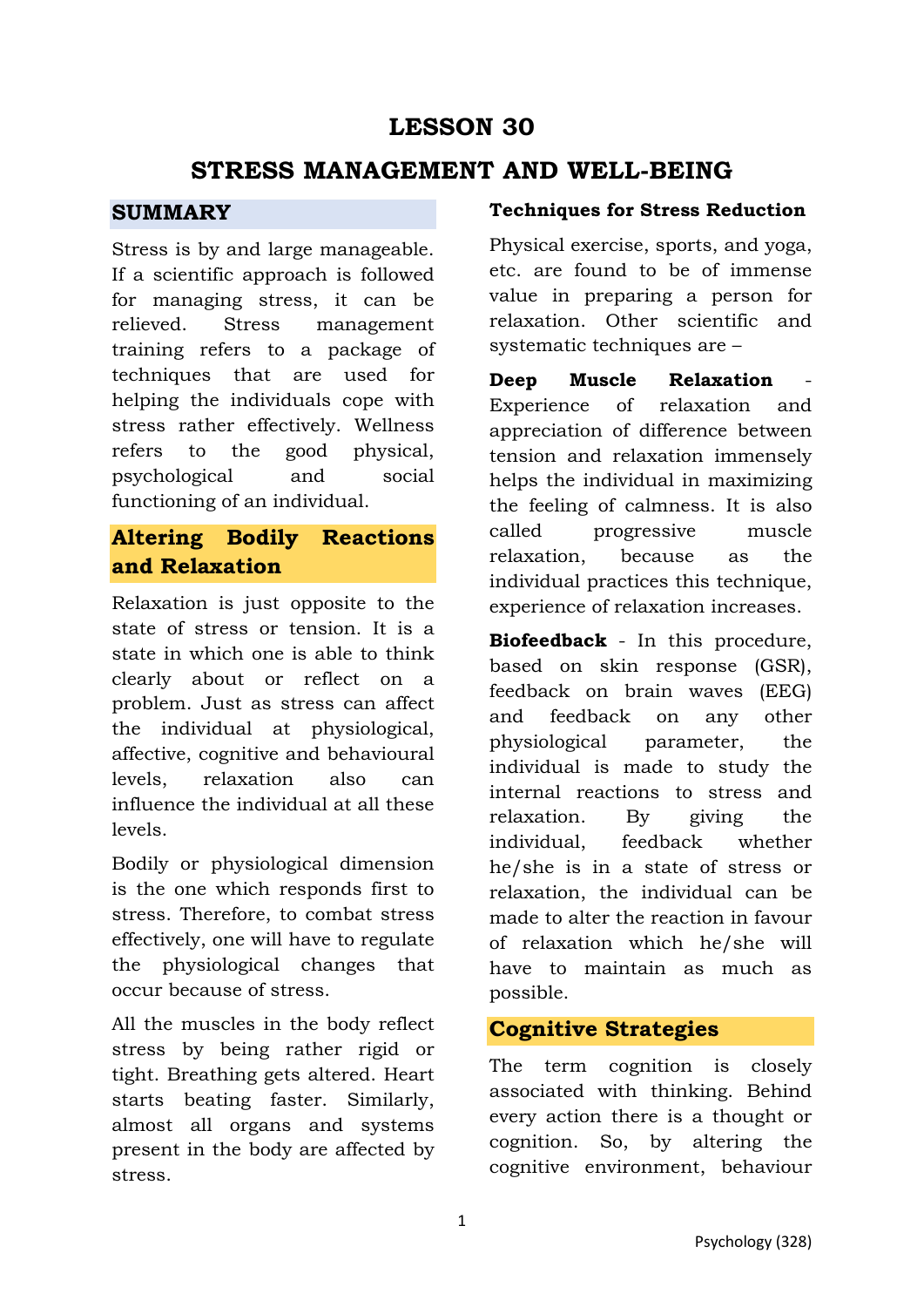can be modified. By making negative or unhealthy thoughts, positive or healthy, both the experience and expression of stress can be minimized.

**Systematic** desensitization individuals are given training at thought level to cope with stress by not being that emotionally sensitive as he or she had been. All the situations are graded on the intensity of stress that each situation produces. These situations, then, are presented to the individual one by one who imagines the situations and slowly or gradually, he/she counters those provoking situations with the pleasant scenes which bring relaxation.

**Thought stopping** - The individual is actively helped to stop entertaining those negative or useless unnecessary thoughts which prevent effective functioning.

**Rational Emotive Behaviour Therapy (REBT)** - it is a cognitive technique which helps the individual to think rationally and realistically so that positive emotion comes out of it. The individual is, thus, made to understand the fact that every successful action depends on rational or logical thinking which takes reality into account.

**Self-talk** - is another method which is useful in preparing the individual cognitively for effective management of stress.

## **Enhancing Supportiveness of The Environment**

As stress causes a lot of feelings of insecurity in an individual, it becomes essential and rather imperative on the part of the environment to be highly supportive so as to make him/her feel secure. If the external environment is also as negative and as discouraging as the internal environment (mainly cognitive or thought environment), the individual will feel stress all the more.

"Stress free" environment will be characterized by certain features like having regard for an individual without any conditions, empathy, careful listening, providing useful tips to overcome stress which occurs mainly because of poor resolution of conflicts, appreciating adaptive behaviour etc. Such a positive environment will not only strengthen the personality makeup of the individuals, but also make the individuals learn certain new skills important for effective living.A person having warm and positive environment is less likely to go in to stress.

## **Hobbies, Recreation and Leisure**

Hobbies, recreation and leisure provide a highly admirable support to individuals for overcoming stress. They help individuals (who are under stress due to several reasons) relax and gain much wanted relief from stress.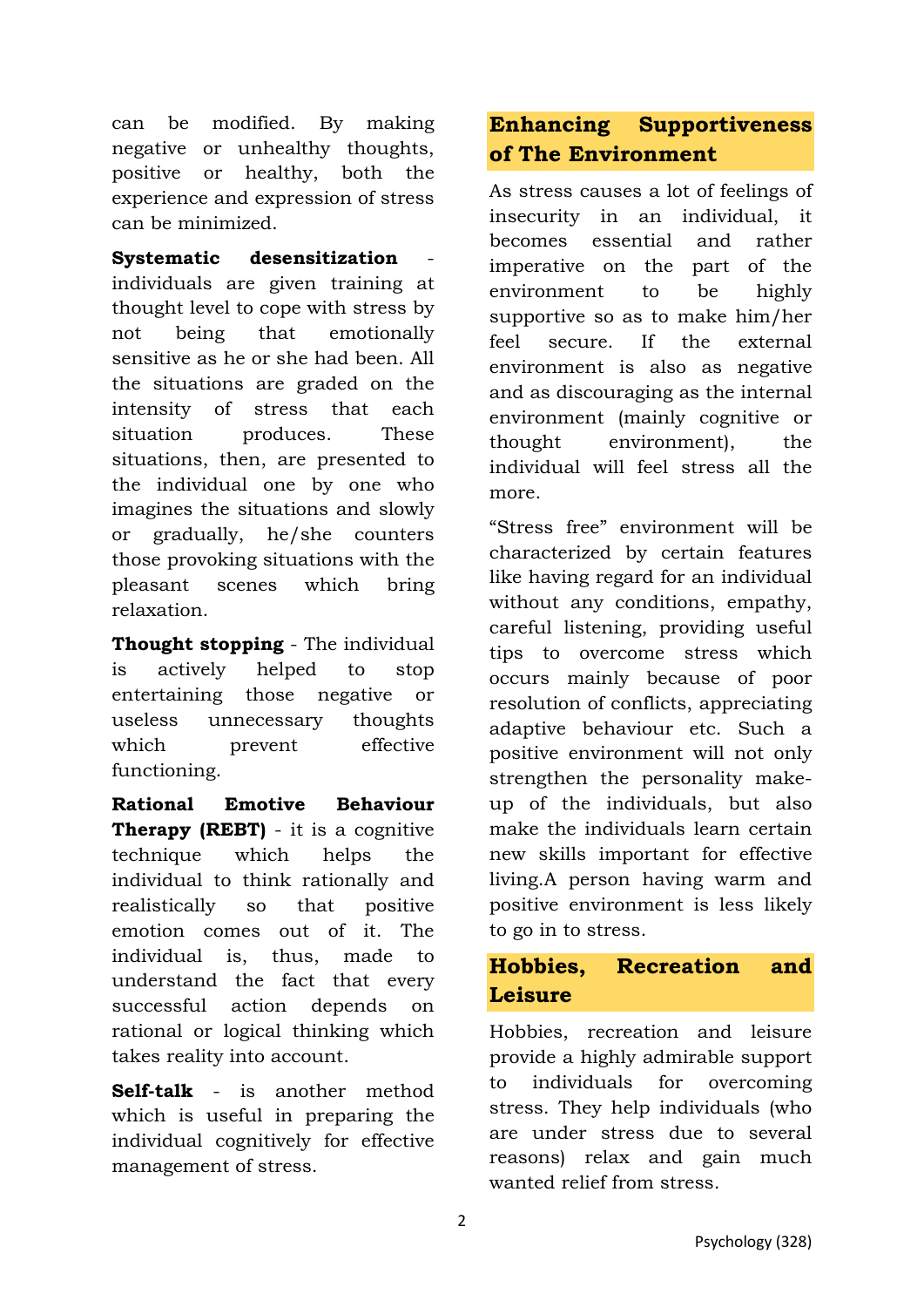Leisure activities may be active such as participation in sports or in artistic creation or they may be passive like engaging in spectator sports or art etc. They can be solitary pursuits such as reading or quiet contemplative activity. The leisure activities have a recreative function enabling the individuals to renew their energies.

### **Time Management**

Time management is necessary for effective use of the available time for doing many activities within a short duration of time, thus, increasing the quality of the performance and life. Time acts as pressure when we simultaneously try to do many things without priorities. Time management techniques mainly involve (1) *efficiency in doing things*, (2) *planning, and* (3) *prioritizing*.

Planning would involve preparation, goal setting, scheduling future events and activities like fixing up appointments, setting deadlines, maintaining calendar etc.

**Distribution of work**: Some people have a tendency to do every work by themselves. A manager will be efficient only when he/she distributes the work amongst subordinates and gets it done. The allocation of the work must be done according to each one's capacity, interest and skills.

**Time Budgeting**: Time-budgeting is similar to money budgeting. It is done by considering priorities,

which are determined by personal, familial and professional goals etc. The priorities can be divided as short-term and long-term and accordingly they have to be executed. Time available should be calculated after deducting the time spent for personal necessities.

#### **Yoga**

Yoga is a way of life that promotes physical as well as psychological well-being. Yoga has eight main steps as following:

#### **Yama**: practicing self-regulation.

- •**Yama**: practicing self-regulation.
- •**Niyama**: observing behavioural norms.
- •**Pranayama**: Pranayama is an exercise meant to regulate breathing.
- •**Asanas**: Asanas are the physical aspect of yoga in which postures are checked and modified
- •**Pratyahar**: Means withdrawing the senses from the external objects and turn them inward.
- •**Dharna**: is focusing of mind on a particular object.
- •**Dhyan**: study contemplation or meditation.
- •**Samadhi**: Extreme level of Dhyana when one loses sense of time and place.

#### **Promotive values of Yoga**

- 1. Relief from tension, stress and strain, anxiety, frustration, anger etc. Itproduces relaxation, positive thinking, self-confidence, self-awareness, development of personality, improvement of memory, reduction of sleep deficit, etc.
- 2. Patience, endurance, cheerfulness, straightforwardness, discipline and perseverance are also